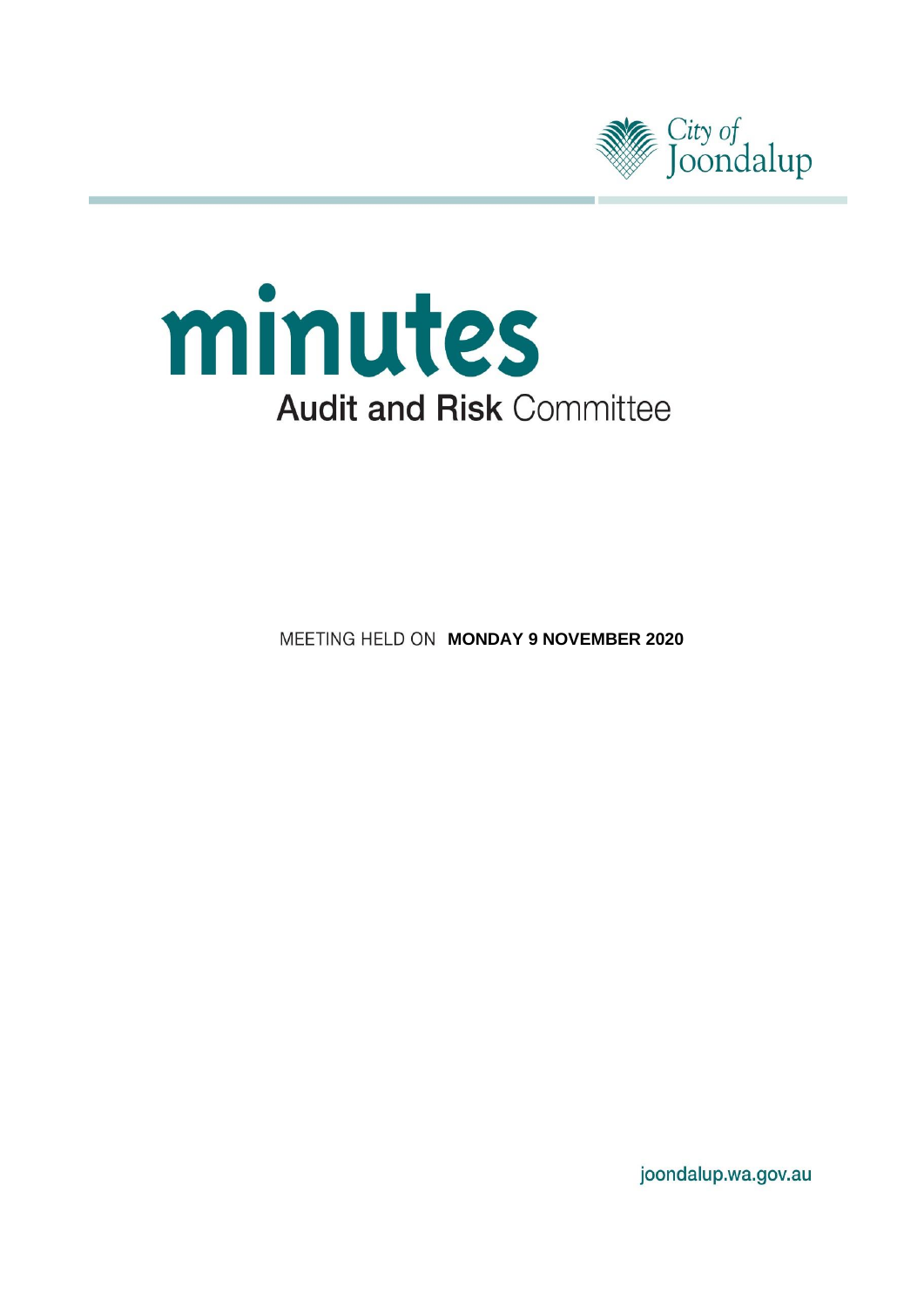# **TABLE OF CONTENTS**

| Item No.       | <b>Title</b>                                                                                     | Page No. |
|----------------|--------------------------------------------------------------------------------------------------|----------|
|                | <b>Declaration of Opening</b>                                                                    | 3        |
|                | <b>Declarations of Interest</b>                                                                  | 4        |
|                | Apologies / Leave of absence                                                                     | 4        |
|                | <b>Confirmation of Minutes</b>                                                                   | 5        |
|                | Announcements by the Presiding Member without discussion                                         | 5        |
|                | Identification of matters for which the meeting may be closed<br>to the public                   | 5        |
|                | <b>Petitions and deputations</b>                                                                 | 5        |
|                | <b>Reports</b>                                                                                   | 6        |
| $\mathbf 1$    | Confidential - Status Report - Office of the Auditor General<br><b>Information Systems Audit</b> | 6        |
| $\overline{2}$ | Half Yearly Report - Write Off of Monies - 1 January to<br>30 June 2020                          | 7        |
| 3              | Yearly Report – Contract Extensions – 1 July 2019 to 30 June 2020                                | 12       |
| $\overline{4}$ | Amendment to Risk Management Framework                                                           | 15       |
| 5              | Confidential - Chief Executive Officer's Credit Card Expenditure<br>(April – June 2020)          | 18       |
|                | <b>Urgent Business</b>                                                                           | 19       |
|                | Motions of which previous notice has been given                                                  | 19       |
|                | <b>Requests for Reports for future consideration</b>                                             | 19       |
|                | <b>Closure</b>                                                                                   | 19       |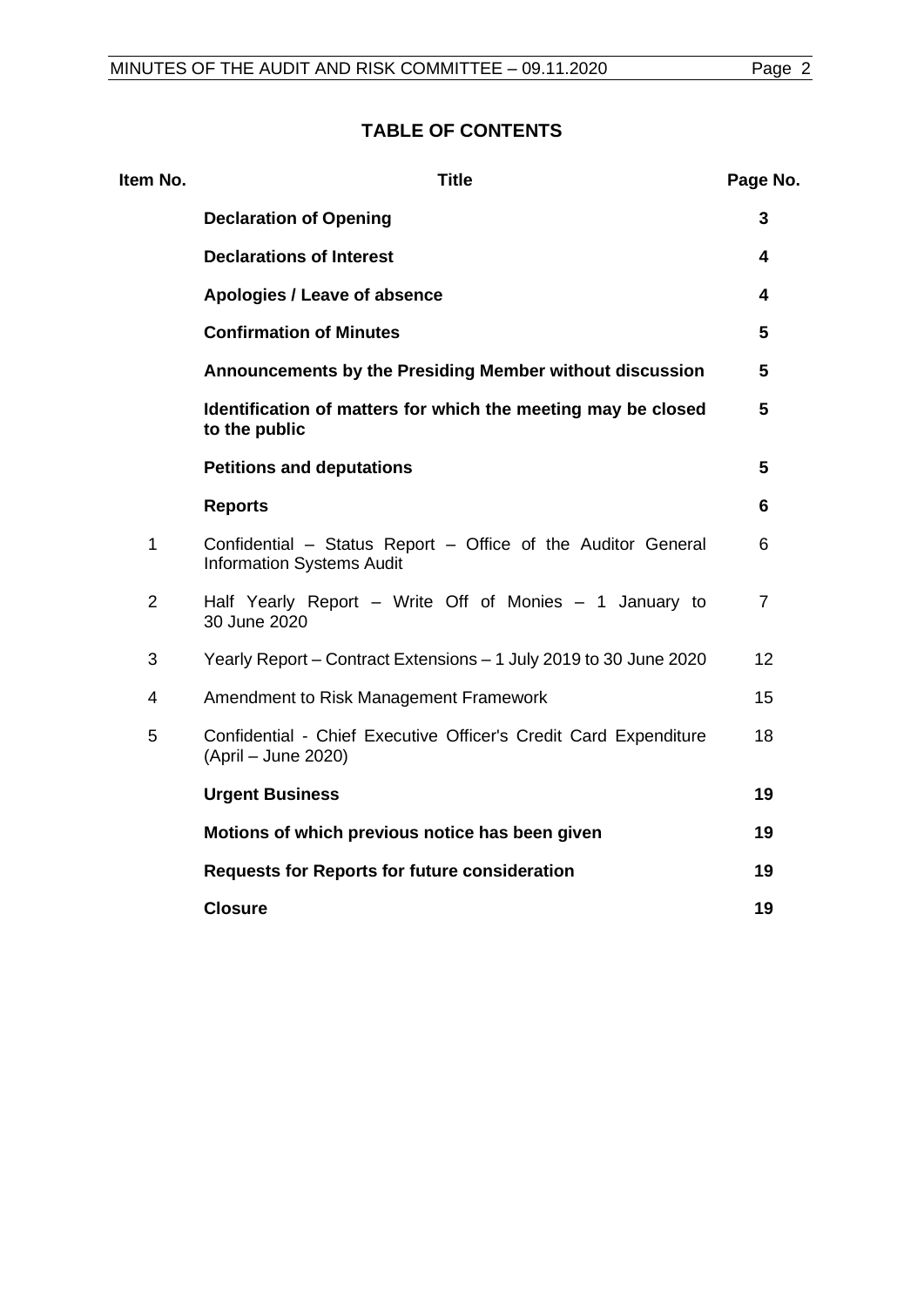# **CITY OF JOONDALUP**

#### **MINUTES OF THE AUDIT AND RISK COMMITTEE MEETING HELD IN COUNCIL CHAMBERS, JOONDALUP CIVIC CENTRE, BOAS AVENUE, JOONDALUP ON MONDAY 9 NOVEMBER 2020.**

#### **ATTENDANCE**

#### **Committee Members**

| Cr Tom McLean, JP                  | <b>Presiding Member</b>        |
|------------------------------------|--------------------------------|
| Mayor Hon. Albert Jacob, JP        |                                |
| <b>Cr Christine Hamilton-Prime</b> | <b>Deputy Presiding Member</b> |
| Cr John Logan                      |                                |
| Cr Christopher May                 |                                |
| Cr Philippa Taylor                 |                                |
| Cr Suzanne Thompson                |                                |
| <b>Mr Richard Thomas</b>           | External Member                |
|                                    |                                |
|                                    |                                |

#### **Observers**

Cr John Raftis Cr Russell Poliwka

#### **Officers**

Mr Peter McGuckin Mrs Wendy Cowley **Governance Officer** 

Mr Garry Hunt Chief Executive Officer Mr Mat Humfrey **Director Corporate Services**<br>Mr Brad Sillence Manager Governance Manager Governance Ms Christine Robinson Manager Audit and Risk Services Mr Glenn Heaperman Manager Human Resource Services *until 5.51pm* Mr Dave Murnain **Manager Information Technology** *until 5.51pm*<br>Mr Peter McGuckin **Manager Internal Auditor** 

### <span id="page-2-0"></span>**DECLARATION OF OPENING**

The Presiding Member declared the meeting open at 5.46pm.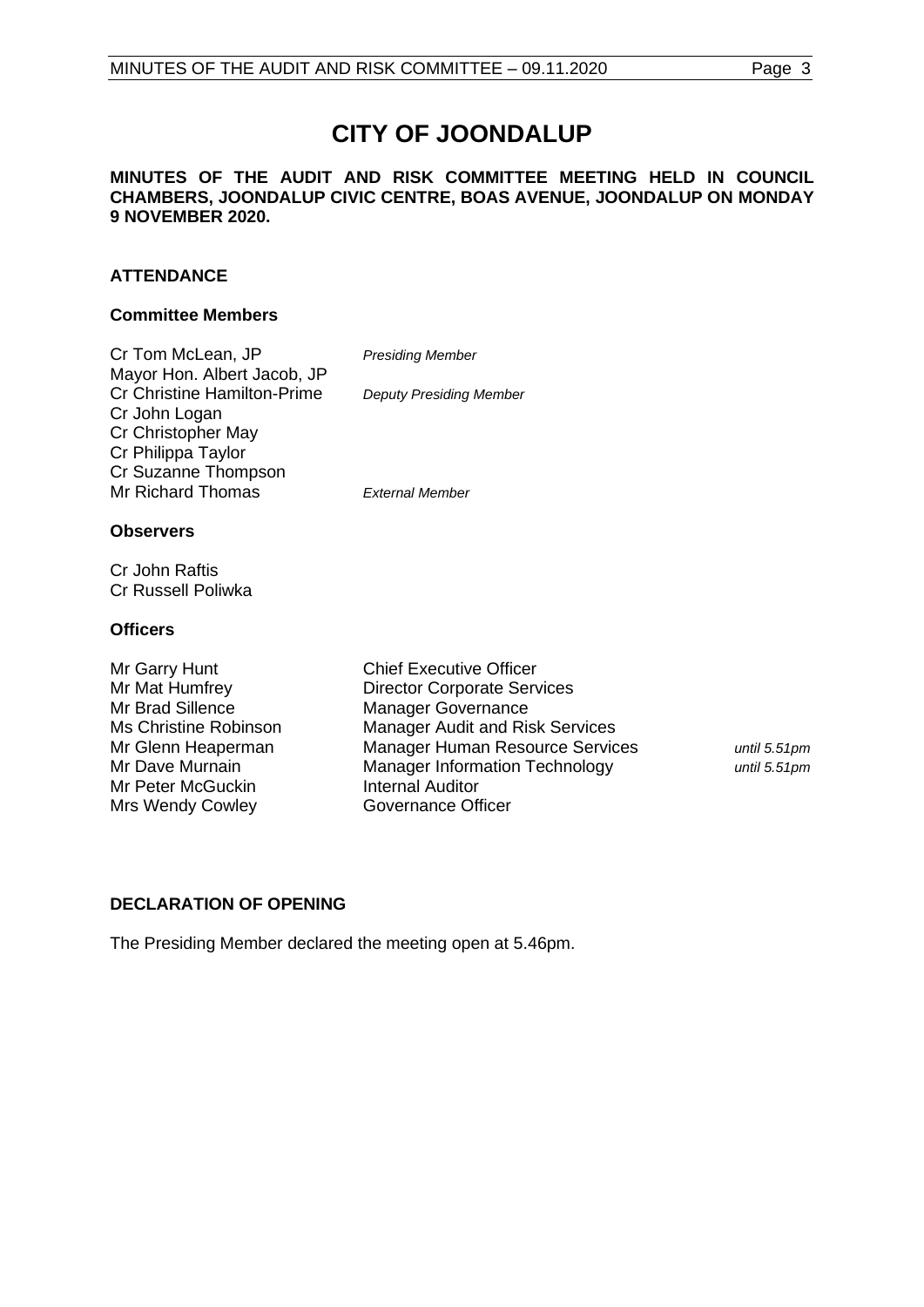#### <span id="page-3-0"></span>**DECLARATIONS OF INTEREST**

#### **Disclosures of Financial / Proximity Interest**

A declaration under this section requires that the nature of the interest must be disclosed. Consequently a member who has made a declaration must not preside, participate in, or be present during any discussion or decision-making procedure relating to the matter the subject of the declaration. An employee is required to disclose their financial interest and if required to do so by the Council must disclose the extent of the interest. Employees are required to disclose their financial interests where they are required to present verbal or written reports to the Council. Employees are able to continue to provide advice to the Council in the decision making process if they have disclosed their interest.

| <b>Name/Position</b>      | Mr Garry Hunt, Chief Executive Officer.                             |  |
|---------------------------|---------------------------------------------------------------------|--|
| <b>Item No./Subject</b>   | Item 5 - Confidential - Chief Executive Officer's Credit Card       |  |
|                           | Expenditure (April - June 2020).                                    |  |
| <b>Nature of interest</b> | Financial Interest.                                                 |  |
| <b>Extent of Interest</b> | Mr Hunt is the Chief Executive Officer and the holder of the credit |  |
|                           | card.                                                               |  |

#### **Disclosures of interest affecting impartiality**

Elected Members (in accordance with Regulation 11 of the *Local Government [Rules of Conduct] Regulations 2007)* and employees (in accordance with the Code of Conduct) are required to declare any interest that may affect their impartiality in considering a matter. This declaration does not restrict any right to participate in or be present during the decision-making process. The Elected Member/employee is also encouraged to disclose the nature of the interest.

| <b>Name/Position</b>      | Mr Garry Hunt, Chief Executive Officer.                         |  |
|---------------------------|-----------------------------------------------------------------|--|
| <b>Item No./Subject</b>   | Item 3 - Yearly Report - Contract Extensions - 1 July 2019 to   |  |
|                           | 30 June 2020.                                                   |  |
| <b>Nature of interest</b> | Interest that may affect impartiality.                          |  |
| <b>Extent of Interest</b> | Mr Hunt's nephew is a staff member at MP Rogers and Associates. |  |

#### <span id="page-3-1"></span>**APOLOGIES / LEAVE OF ABSENCE**

#### **Leave of Absence Previously Approved:**

Cr Nige Jones 3 to 12 November 2020 inclusive.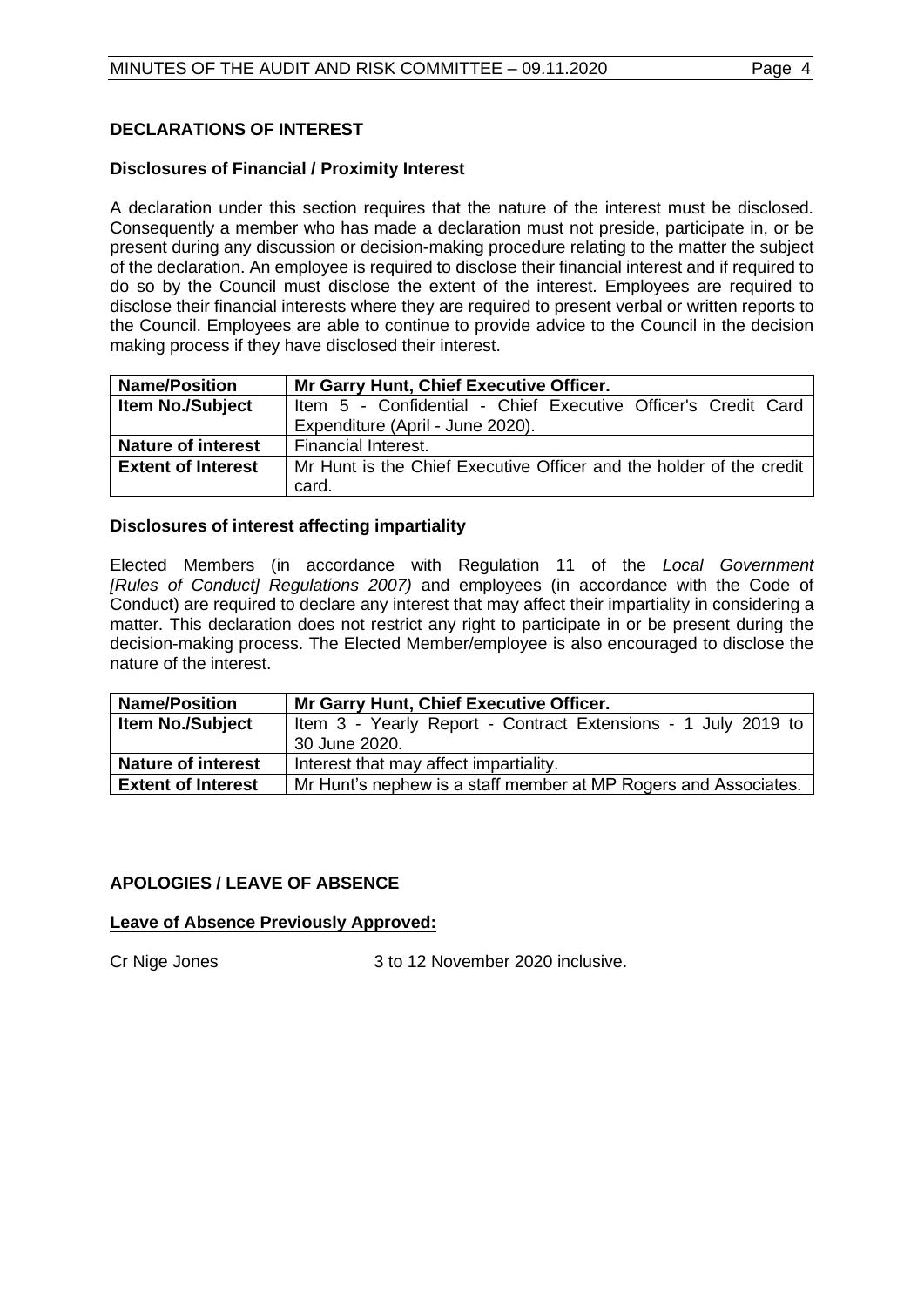# <span id="page-4-0"></span>**CONFIRMATION OF MINUTES**

#### MINUTES OF THE AUDIT AND RISK COMMITTEE HELD ON 6 JULY 2020

**MOVED Cr May, SECONDED Cr Thompson that the minutes of the meeting of the Audit and Risk Committee held on 6 July 2020 be confirmed as a true and correct record.**

### **The Motion was Put and CARRIED (8/0)**

**In favour of the Motion:** Cr McLean, Mayor Jacob, Crs Hamilton-Prime, Logan, May, Taylor, Thompson and Mr Thomas.

#### <span id="page-4-1"></span>**ANNOUNCEMENTS BY THE PRESIDING MEMBER WITHOUT DISCUSSION**

Nil.

#### <span id="page-4-2"></span>**IDENTIFICATION OF MATTERS FOR WHICH THE MEETING MAY BE CLOSED TO THE PUBLIC**

In accordance with Clause 5.2 of the City's *Meeting Procedures Local Law 2013*, this meeting was not open to the public.

### <span id="page-4-3"></span>**PETITIONS AND DEPUTATIONS**

Nil.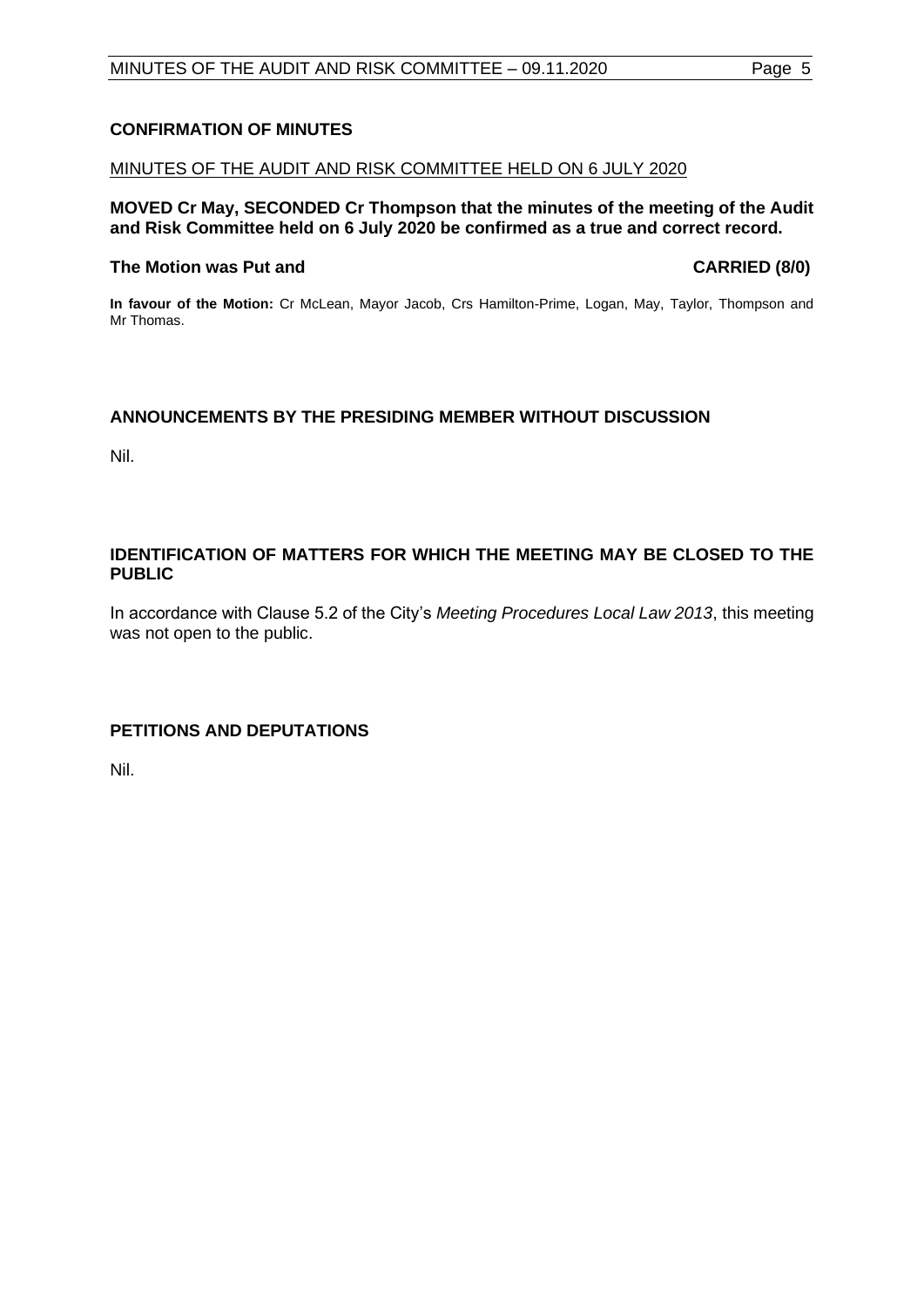#### <span id="page-5-0"></span>**REPORTS**

## <span id="page-5-1"></span>**ITEM 1 CONFIDENTIAL – STATUS REPORT – OFFICE OF THE AUDITOR GENERAL INFORMATION SYSTEMS AUDIT**

| <b>WARD</b>                           | All                                |                                                                                                                     |
|---------------------------------------|------------------------------------|---------------------------------------------------------------------------------------------------------------------|
| <b>RESPONSIBLE</b><br><b>DIRECTOR</b> | Mr Garry Hunt<br>Office of the CEO |                                                                                                                     |
| <b>FILE NUMBER</b>                    | 106169                             |                                                                                                                     |
| <b>ATTACHMENTS</b>                    | Nil                                |                                                                                                                     |
|                                       | (Please Note:                      | The Report is confidential and will appear<br>in the official Minute Book only)                                     |
| <b>AUTHORITY / DISCRETION</b>         | Council (that is for 'noting').    | Information - includes items provided to Council for<br>information purposes only that do not require a decision of |

This report is confidential in accordance with Section 5.23(2)(f)(ii) of the *Local Government Act 1995*, which also permits the meeting to be closed to the public for business relating to the following:

- *(f) a matter that if disclosed, could be reasonably expected to*
- *(ii) endanger the security of the local government's property.*

A full report was provided to elected members under separate cover. The report is not for publication.

**MOVED Cr Hamilton-Prime, SECONDED Cr Logan that the Audit and Risk Committee NOTES the status of the findings identified during the Office of the Auditor General Information Systems Audit for the period 1 July 2018 to 30 June 2019, with recommendation completion dates from February 2020.**

#### **The Motion was Put and CARRIED (8/0)**

**In favour of the Motion:** Cr McLean, Mayor Jacob, Crs Hamilton-Prime, Logan, May, Taylor, Thompson and Mr Thomas.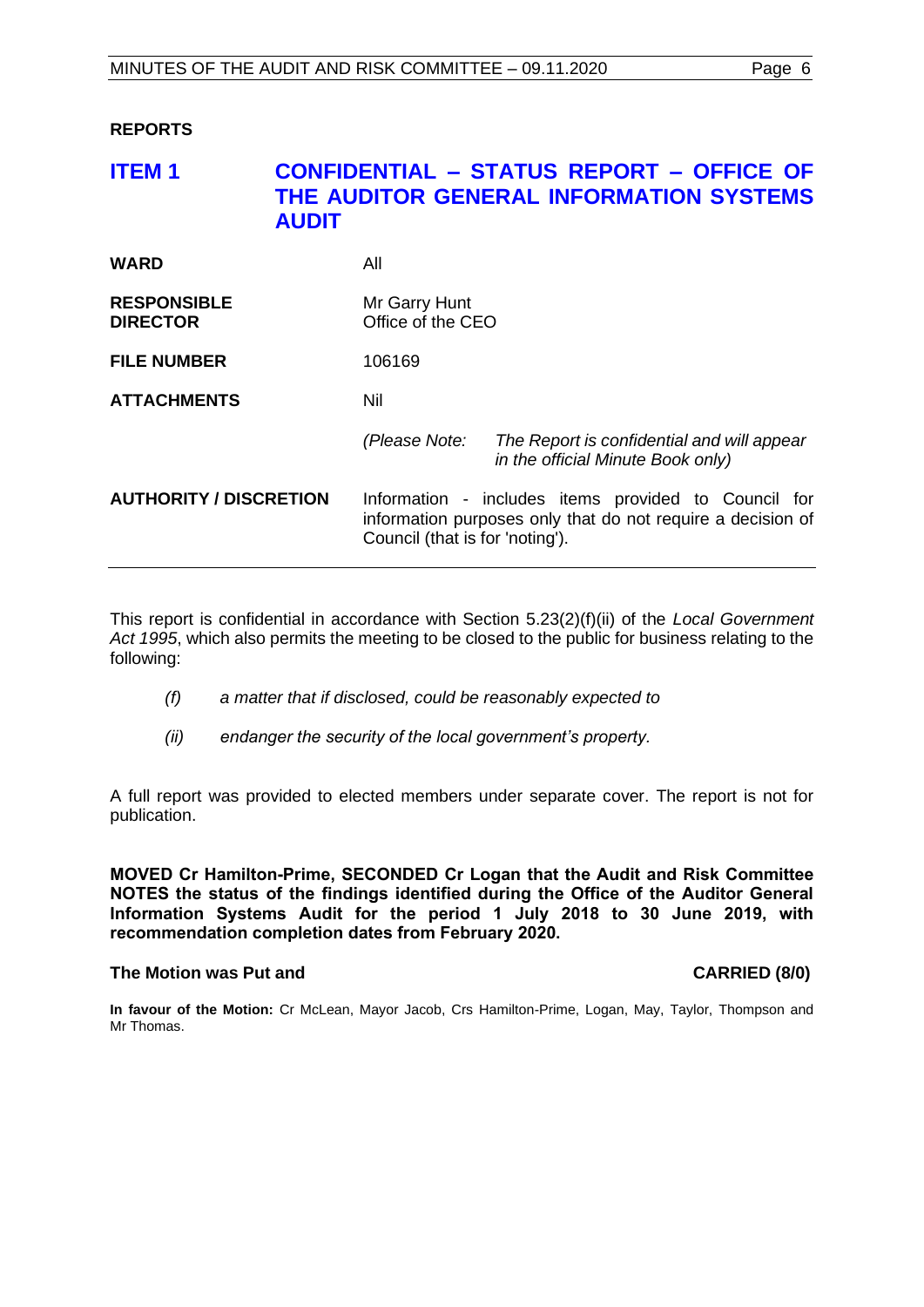# <span id="page-6-0"></span>**ITEM 2 HALF YEARLY REPORT – WRITE OFF OF MONIES – 1 JANUARY TO 30 JUNE 2020**

| <b>WARD</b>                           | All                                                                                                                                                    |
|---------------------------------------|--------------------------------------------------------------------------------------------------------------------------------------------------------|
| <b>RESPONSIBLE</b><br><b>DIRECTOR</b> | Mr Mat Humfrey<br><b>Corporate Services</b>                                                                                                            |
| <b>FILE NUMBER</b>                    | 07032, 101515                                                                                                                                          |
| <b>ATTACHMENTS</b>                    | Nil                                                                                                                                                    |
| <b>AUTHORITY / DISCRETION</b>         | Information - includes items provided to Council for<br>information purposes only that do not require a decision of<br>Council (that is for 'noting'). |

### **PURPOSE**

For the Audit and Risk Committee to note the amounts of monies written off under delegated authority.

#### **EXECUTIVE SUMMARY**

The total amount written off under delegated authority during the six months ended 30 June 2020 was \$127,599.58. This amount consisted of 3,028 small unpaid rate amounts below the \$100 reportable limit and the following reportable items:

|   | Rates - Penalty interest waived      | \$75,656.15 |
|---|--------------------------------------|-------------|
| 2 | Rates – Court Costs                  | \$1,001.85  |
| 3 | Six other reportable items totalling | \$48,308.08 |

It is therefore recommended that the Audit and Risk Committee RECEIVES the report of *amounts written off under delegated authority for the period 1 January to 30 June 2020.*

#### **BACKGROUND**

Section 6.12(1)(c) of the *Local Government Act 1995* gives Council the power to write off any amount of money owing to the City.

At its meeting held on 6 June 2006 (CJ079-06/06 refers) Council approved to delegate to the Chief Executive Officer the authority to write-off monies owed to the City, subject to a report being provided to the Audit and Risk Committee on a six-monthly basis on the exercise of this delegation for amounts between \$100 and \$20,000. The CEO under section 5.44 has delegated his authority to nominated employees, up to the limits provided in the instrument of delegation.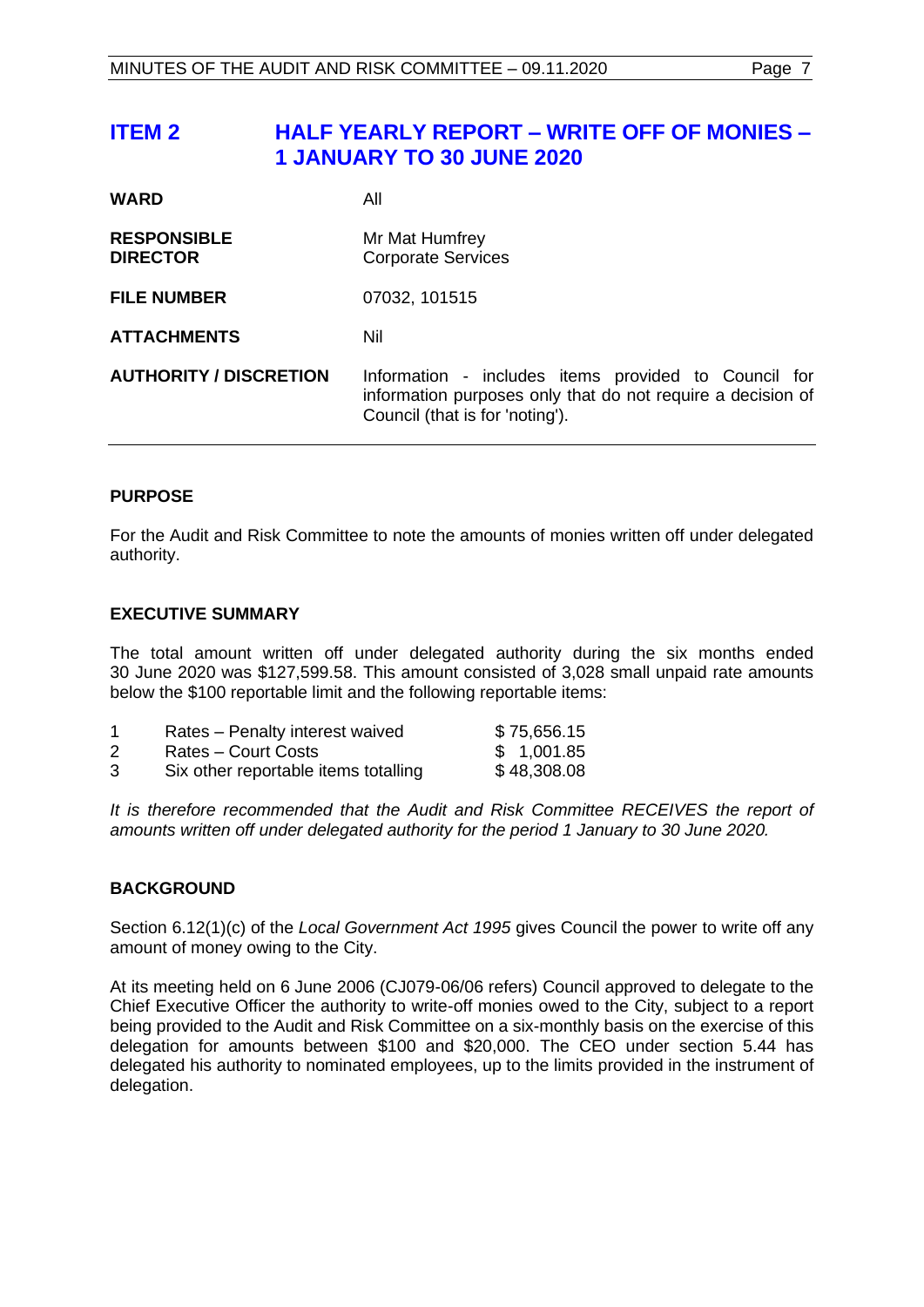### **DETAILS**

During the six months ended 30 June 2020 a total amount of \$127,599.58 was written-off as unrecoverable. This amount includes the following:

- 3,028 items below the reportable limit totalling \$2,633.50, mainly small rates balances, representing in the main rounding decimals or other minor miscellaneous charges and the cost of collection was, for all practical purposes, proving to be uneconomical.
- Four items comprising an amount in total of \$1,001.85 for court costs were written off as agreed with the ratepayers on reaching a settlement of their dues.

The following table provides the details of other reportable amounts written off during the six months period. Item 1 relates to affected lessees during the height of the COVID-19 pandemic in Western Australia, in which rent relief was negotiated in accordance with National and State emergency legislation passed in April 2020 to regulate lease arrangements following business closures.

| <b>Item</b>             | <b>Debtor's Name</b>                                                                                    | <b>Nature of Debt</b>                                                             | Amount \$    |
|-------------------------|---------------------------------------------------------------------------------------------------------|-----------------------------------------------------------------------------------|--------------|
| 1                       | Lease Debtors                                                                                           |                                                                                   |              |
|                         | Café Life Pty Ltd                                                                                       | Lease Rent - Restaurant at Craigie<br>Leisure Centre                              | 7,979.00     |
|                         | Churches of Christ Sports<br>& Recreation                                                               | Lease Rent - Usage of Warwick Leisure<br>Centre                                   | 5,638.91     |
|                         | <b>Sports</b><br>Joondalup<br>Association                                                               | Lease Rent - Iluka Sports Complex                                                 | 1,086.69     |
|                         | <b>Creative Catering Perth</b>                                                                          | Lease Rent - Joondalup Reception<br>Centre                                        | 19,476.07    |
|                         | C Sheppard                                                                                              | Rent - Hairdressing<br>Salon<br>Lease<br><b>Whitfords Senior Citizen's Centre</b> | 750.00       |
|                         | <b>B A Graves</b>                                                                                       | Lease Rent - Hairdressing Salon<br><b>Whitfords Senior Citizen's Centre</b>       | 750.00       |
|                         | Mullaloo Surf life Saving<br>Club<br>(associated<br>the<br>to<br>commercial sub-lease at<br>Swell Café) | Lease Rent - Lot 15445 (11) Oceanside<br>Promenade, Mullaloo                      | 8,333.32     |
| 2                       | Rates - Penalty interest<br>in<br>accordance<br>waived<br>with Council<br>resolution<br>CJ051-04/20     | Penalty interest for the period March -<br><b>June 2020</b>                       | 75,656.15    |
| 3                       | T and B Allan                                                                                           | Unauthorised tree removal                                                         | 3,483.64     |
| $\overline{\mathbf{4}}$ | L G De Ruyter                                                                                           | Firebreak non-compliance                                                          | 200.00       |
| 5                       | C R Douglas                                                                                             | Impound fee                                                                       | 275.00       |
| 6                       | T Hynes                                                                                                 | Basketball team arrears                                                           | 199.09       |
| $\overline{7}$          | Z Michelle                                                                                              | After hour vehicle release                                                        | 136.36       |
| <b>Total</b>            |                                                                                                         |                                                                                   | \$123,964.23 |

#### **Issues and options considered**

Not applicable.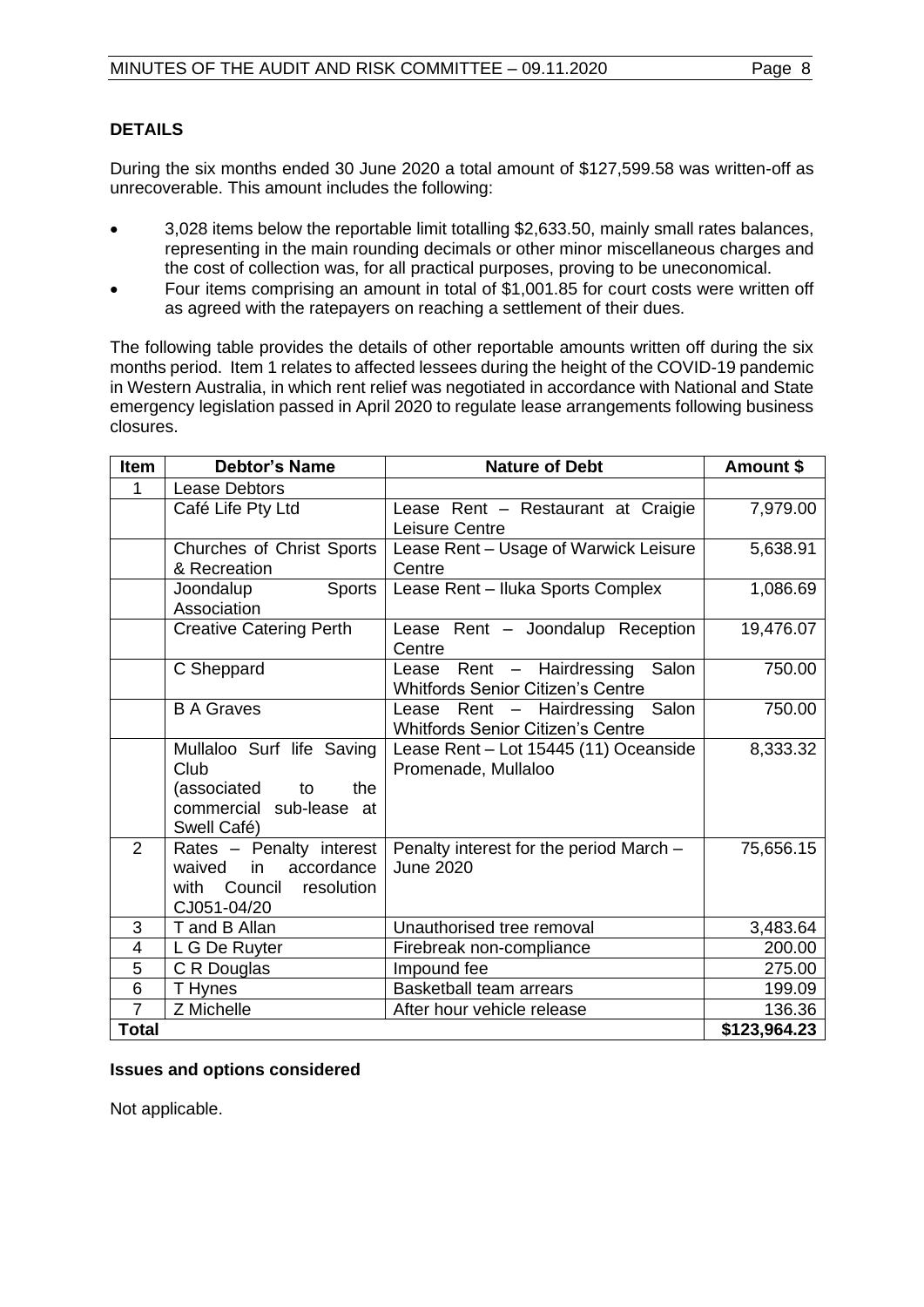#### **Legislation / Strategic Community Plan / policy implications**

| Legislation                     | Section 6.12(1)(c) of the Local Government Act 1995.<br>Section 5.42 of the Local Government Act 1995.<br>Section 5.44 of the Local Government Act 1995. |
|---------------------------------|----------------------------------------------------------------------------------------------------------------------------------------------------------|
| <b>Strategic Community Plan</b> |                                                                                                                                                          |
| Key theme                       | Financial Sustainability.                                                                                                                                |
| <b>Objective</b>                | Effective management.                                                                                                                                    |
| <b>Strategic initiative</b>     | Not applicable.                                                                                                                                          |
| <b>Policy</b>                   | Not applicable.                                                                                                                                          |

#### **Risk management considerations**

The amounts written off were mainly related to the downturn in economic activities due to COVID-19 pandemic, though material in value, are either unrecoverable or uneconomical to recover, none of which represent a noteworthy financial risk to the City in the long run.

#### **Financial/budget implications**

| <b>Account No:</b><br><b>Budget Item</b>           | 3256.<br>Bad Debts written off. |
|----------------------------------------------------|---------------------------------|
| <b>Annual Budget</b><br><b>Year to Date Budget</b> | \$13,500<br>\$13,500            |
| <b>Year to Date Actual</b>                         |                                 |
| Witten off by Council resolution CJ031-03/20       | \$46,145                        |
| Written Off under Delegated authority              | \$132,411                       |
| <b>Total</b>                                       | \$178,556                       |
| <b>Year to Date variance</b>                       | (\$165,056)                     |

#### **Regional significance**

Not applicable.

#### **Sustainability implications**

Not applicable.

#### **Consultation**

Not applicable.

#### **COMMENT**

Monies written off under delegated authority comprised 3,028 small items of unpaid rates totalling \$2,633.50, all of which were below the \$100 reportable limit, and rates penalty interest from March to June 2020 under Council resolution CJ051-04/20 totalling \$75,656.15 as well as four reportable items, totalling an amount of \$1,001.85 due from ratepayers towards legal costs that were written off following unsuccessful debt recovery action. The remaining six reportable items totalling \$48,308.08, were all written off as they were uneconomical to recover or unrecoverable after unsuccessful debt recovery action.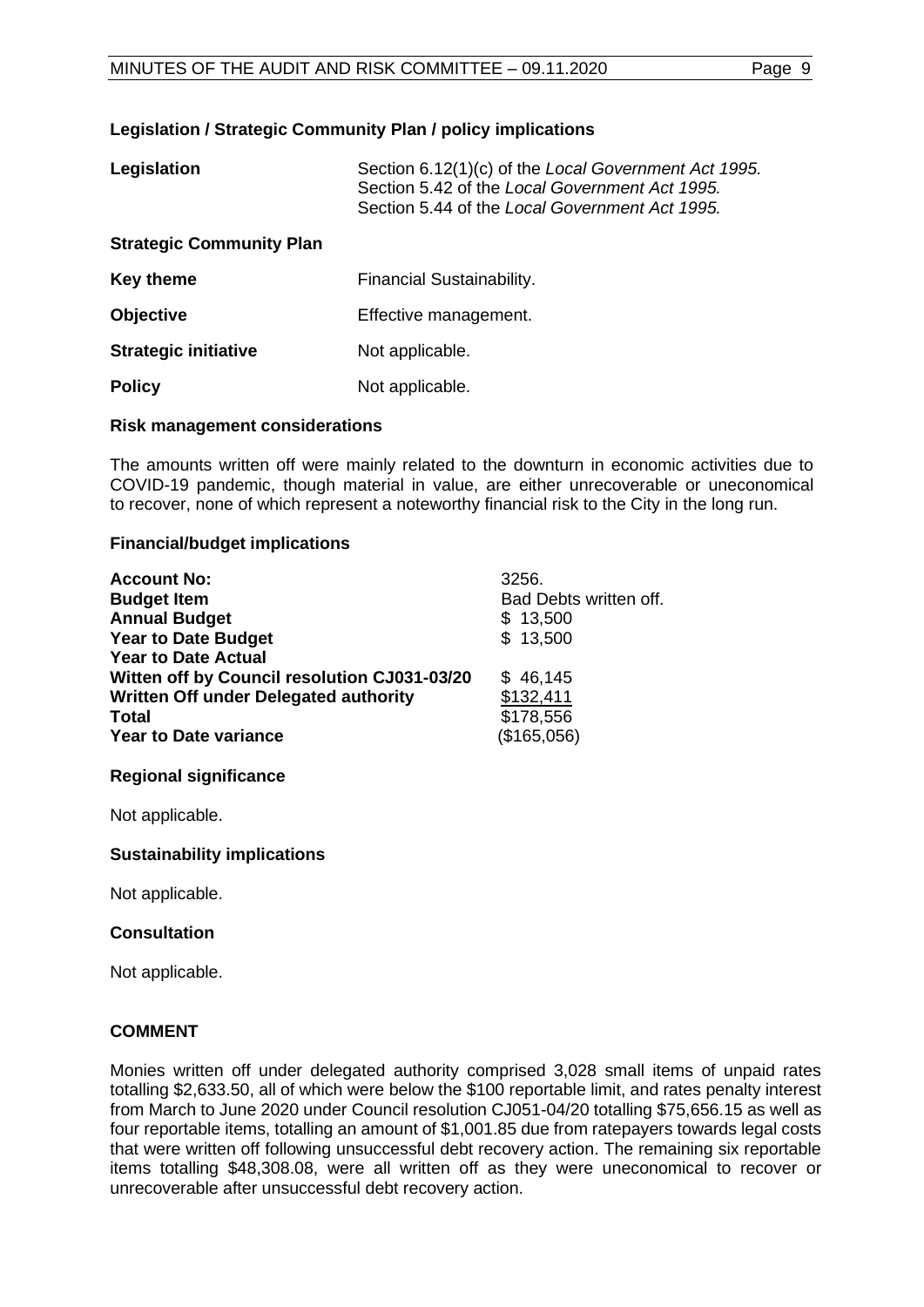

History of bad debts written off under delegated authority over the past five financial years is below.

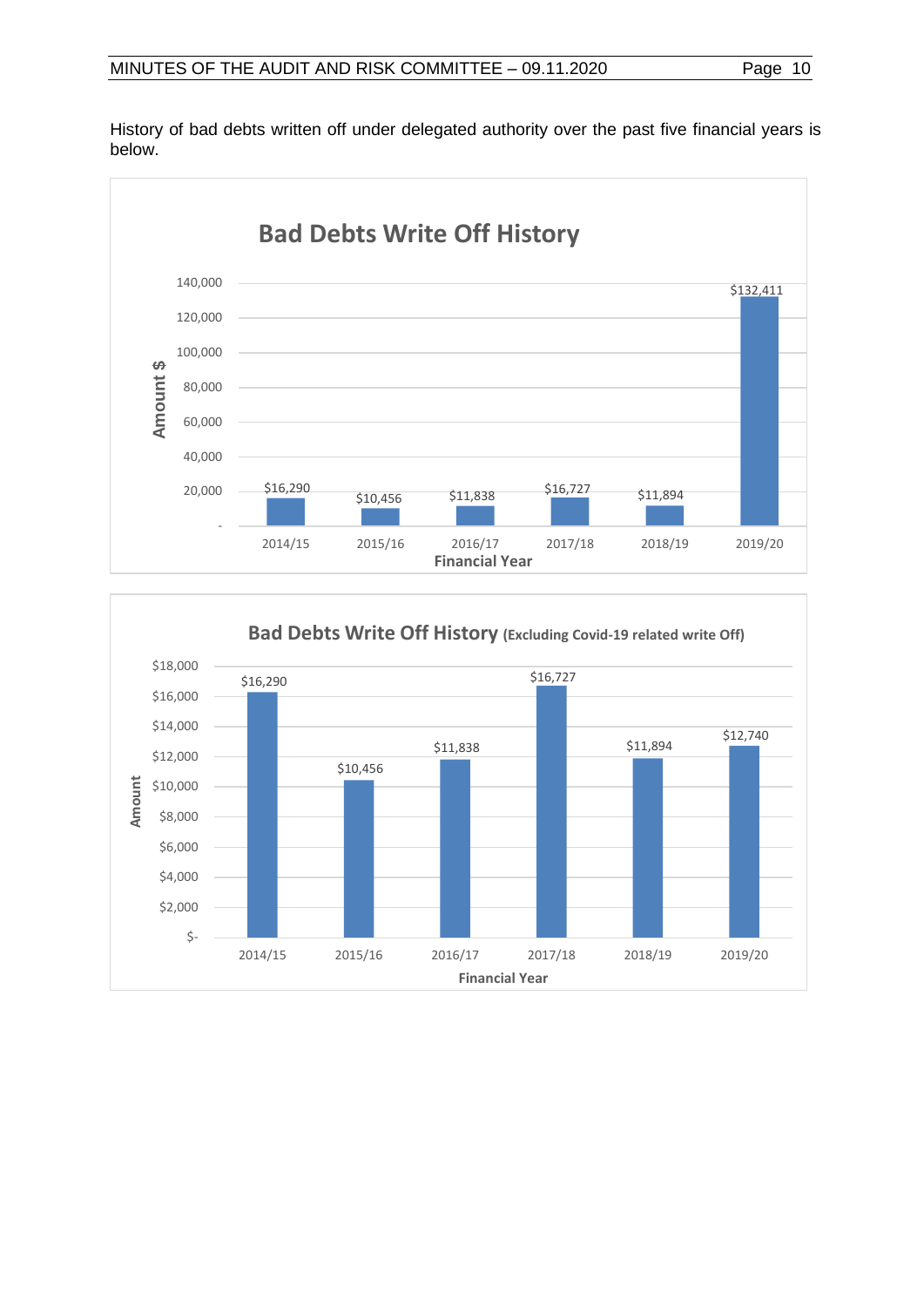#### **VOTING REQUIREMENTS**

Simple Majority.

*The Manager Human Resource Services and Manager Information Technology left the Chamber at 5.51pm.*

**MOVED Cr Hamilton-Prime, SECONDED Cr May that the Audit and Risk Committee RECEIVES the report of monies written off under delegated authority for the period 1 January to 30 June 2020.**

#### **The Motion was Put and CARRIED (8/0)**

**In favour of the Motion:** Cr McLean, Mayor Jacob, Crs Hamilton-Prime, Logan, May, Taylor, Thompson and Mr Thomas.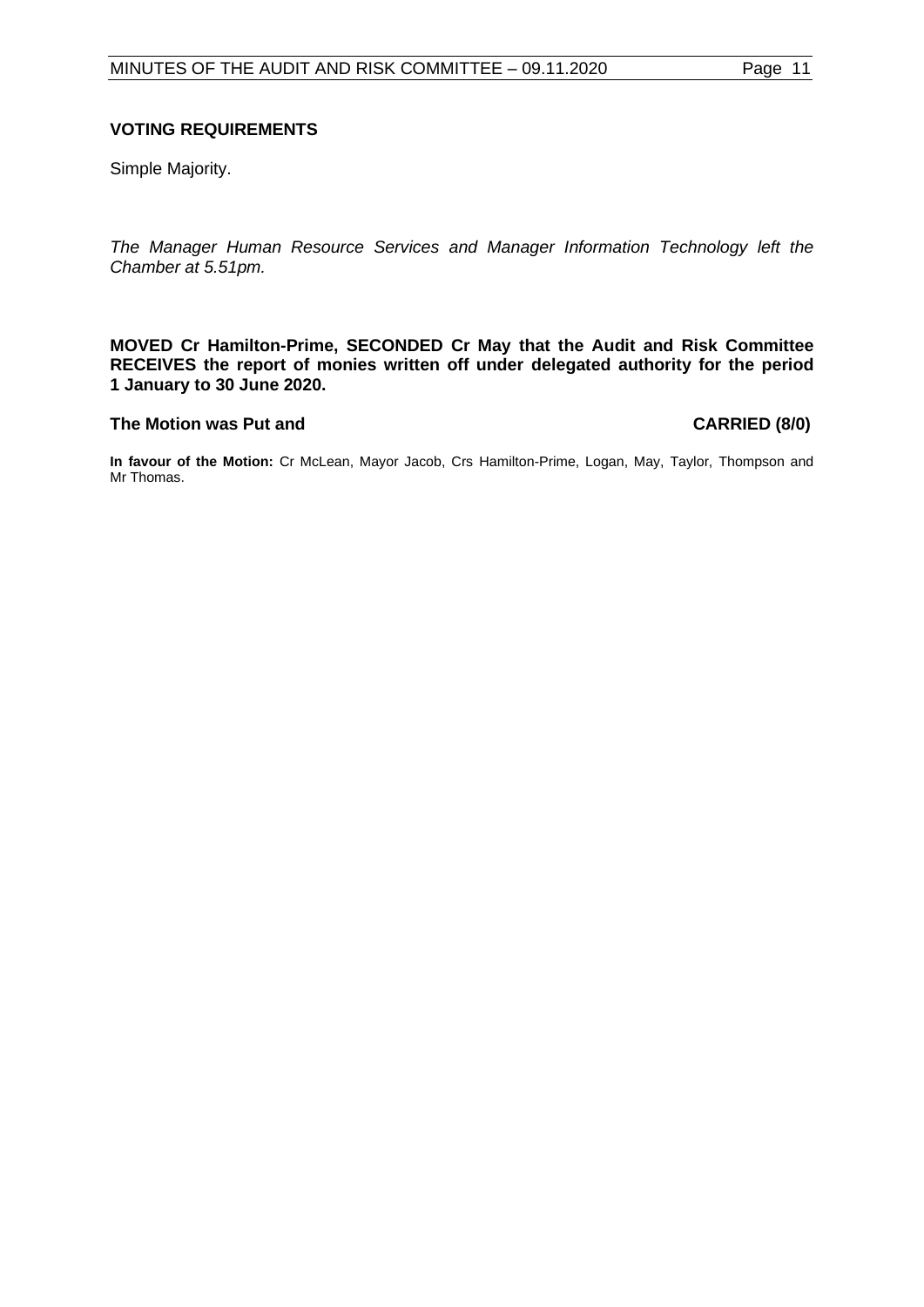| <b>Name/Position</b>      | Mr Garry Hunt, Chief Executive Officer.                         |  |  |
|---------------------------|-----------------------------------------------------------------|--|--|
| <b>Item No./Subject</b>   | Item 3 - Yearly Report - Contract Extensions - 1 July 2019 to   |  |  |
|                           | 30 June 2020.                                                   |  |  |
| <b>Nature of interest</b> | Interest that may affect impartiality.                          |  |  |
| <b>Extent of Interest</b> | Mr Hunt's nephew is a staff member at MP Rogers and Associates. |  |  |

#### **Disclosure of interest affecting impartiality**

# <span id="page-11-0"></span>**ITEM 3 YEARLY REPORT - CONTRACT EXTENSIONS – 1 JULY 2019 TO 30 JUNE 2020**

| WARD                                  | Αll                                                                                                                                                    |
|---------------------------------------|--------------------------------------------------------------------------------------------------------------------------------------------------------|
| <b>RESPONSIBLE</b><br><b>DIRECTOR</b> | Mr Mat Humfrey<br><b>Corporate Services</b>                                                                                                            |
| <b>FILE NUMBER</b>                    | 07032, 101515                                                                                                                                          |
| <b>ATTACHMENT</b>                     | Attachment 1<br><b>Contract Expenditure Report</b>                                                                                                     |
| <b>AUTHORITY / DISCRETION</b>         | Information - includes items provided to Council for<br>information purposes only that do not require a decision of<br>Council (that is for 'noting'). |

#### **PURPOSE**

For the Audit and Risk Committee to note the details of contracts extended by the Chief Executive Officer between 1 July 2019 to 30 June 2020.

#### **EXECUTIVE SUMMARY**

The schedule of contracts extended by the Chief Executive Officer during the period 1 July 2019 to 30 June 2020 is provided in Attachment 1.

*It is recommended that the Audit and Risk Committee NOTES the contracts extended by the Chief Executive Officer during the period 1 July 2019 to 30 June 2020, forming Attachment 1 to this Report.*

#### **BACKGROUND**

At its meeting held on 1 November 2005 (CJ231-11/05 refers), Council resolved that a half-yearly report be prepared for the Audit and Risk Committee detailing contracts that were originally approved by Council and have subsequently been extended by the Chief Executive Officer.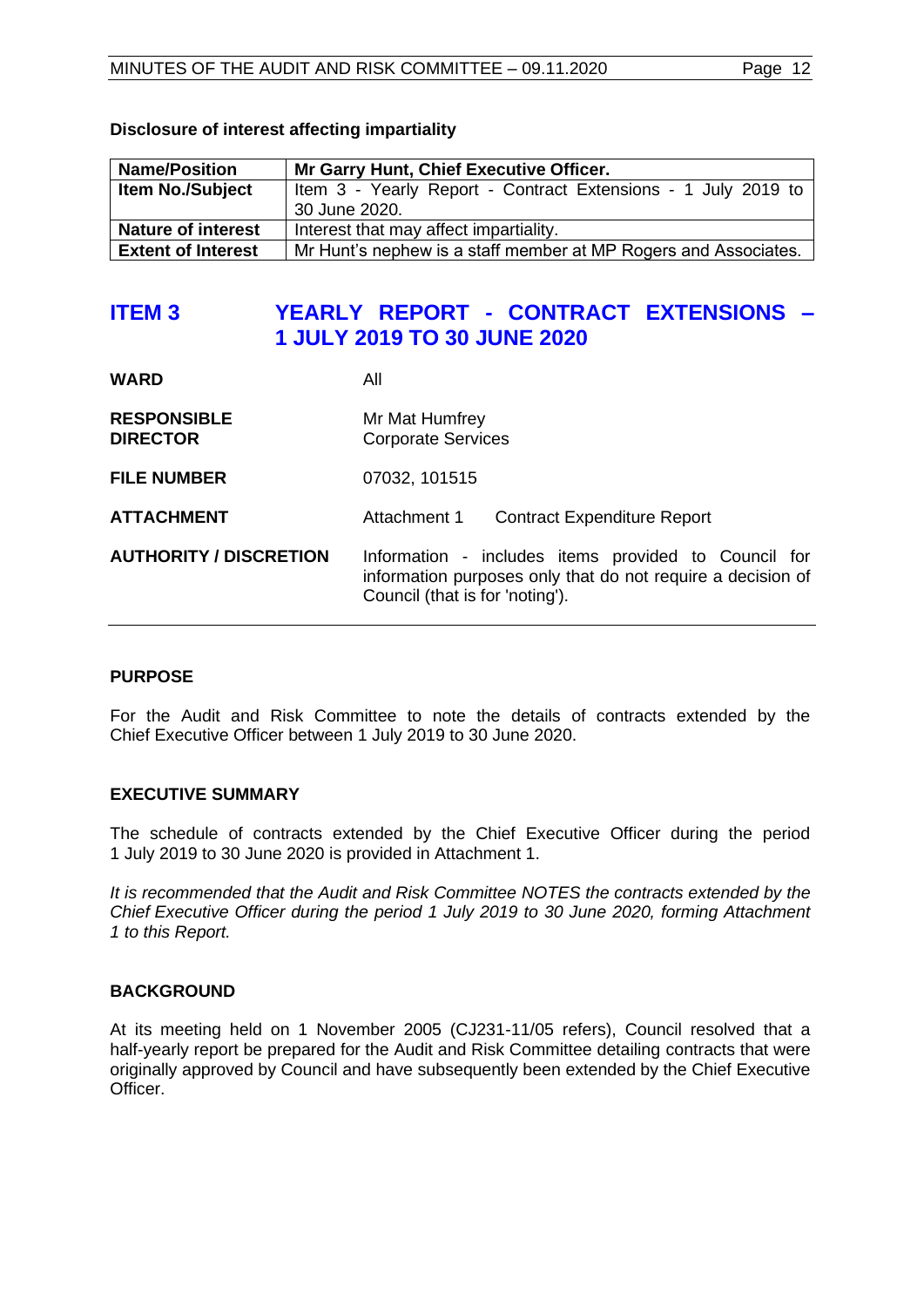#### **DETAILS**

Council has delegated to the Chief Executive Officer the authority to approve all contract extensions on tenders approved by Council subject to a report to the Audit and Risk Committee being prepared on a half-yearly basis providing details of those contracts extended.

No contracts were extended during the period 1 July 2019 to 31 December 2019 however during the period 1 January 2020 to 30 June 2020 three contracts were extended.

#### **Issues and options considered**

The option to extend the contracts by the Chief Executive Officer is required to maintain continuity of the applicable services to the City.

#### **Legislation / Strategic Community Plan / policy implications**

| Legislation | The City's legal advice is that under section 5.41(d) of the<br>Local Government Act 1995 the Chief Executive Officer may<br>be delegated the power to extend a contract $-$ provided the<br>Chief Executive Officer does not extend the contract beyond<br>the "total term of the Contract" specified by the Council in the |
|-------------|------------------------------------------------------------------------------------------------------------------------------------------------------------------------------------------------------------------------------------------------------------------------------------------------------------------------------|
|             | resolution.                                                                                                                                                                                                                                                                                                                  |

#### **Strategic Community Plan**

| Key theme                   | Governance and Leadership.                                                                                      |  |
|-----------------------------|-----------------------------------------------------------------------------------------------------------------|--|
| <b>Objective</b>            | Corporate capacity.                                                                                             |  |
| <b>Strategic initiative</b> | Demonstrate accountability through robust reporting that is<br>relevant and easily accessible by the community. |  |
| <b>Policy</b>               | Not applicable.                                                                                                 |  |

#### **Risk management considerations**

The delegated authority to extend contracts is limited to the original terms and conditions approved by resolution of Council when the tender was first awarded.

#### **Financial/budget implications**

In accordance with each individual contract and approved budget limits.

#### **Regional significance**

Not applicable.

#### **Sustainability implications**

Not applicable.

#### **Consultation**

Not applicable.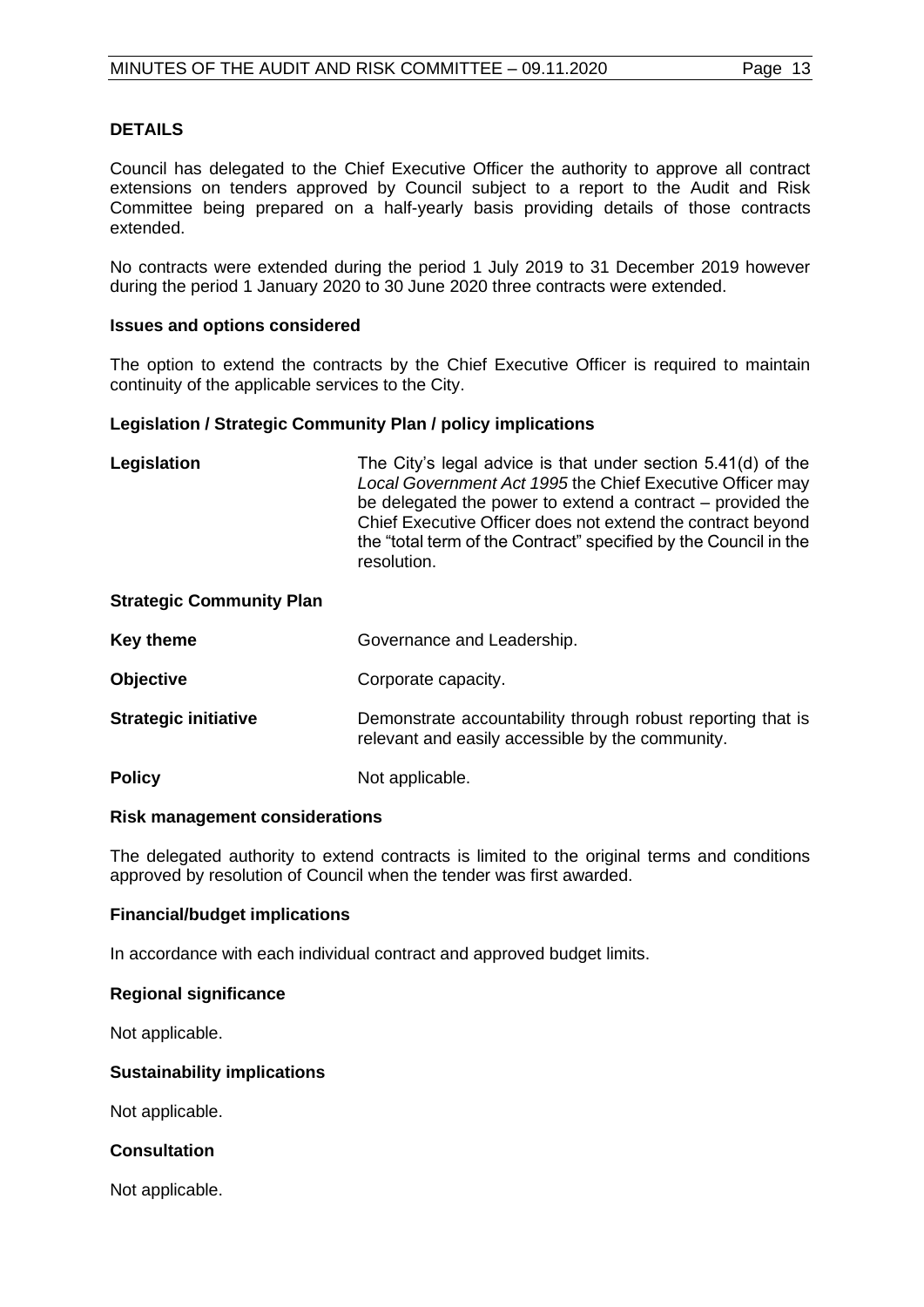#### **COMMENT**

This report provides the Audit and Risk Committee with details of contracts originally approved by Council or by the Chief Executive Officer under delegated authority, which have subsequently been extended by the Chief Executive Officer during the period from 1 July 2019 to 30 June 2020.

#### **VOTING REQUIREMENTS**

Simple Majority.

**MOVED Cr Thompson, SECONDED Mayor Jacob that the Audit and Risk Committee NOTES the contracts extended by the Chief Executive Officer during the period 1 July 2019 to 30 June 2020, forming Attachment 1 to this Report.**

#### **The Motion was Put and CARRIED (8/0)**

**In favour of the Motion:** Cr McLean, Mayor Jacob, Crs Hamilton-Prime, Logan, May, Taylor, Thompson and Mr Thomas.

*Appendix 1 refers*

*To access this attachment on electronic document, click h[ere: Attach1agnAUDIT201109.pdf](http://www.joondalup.wa.gov.au/files/committees/AURI/2020/Attach1agnAUDIT201109.pdf)*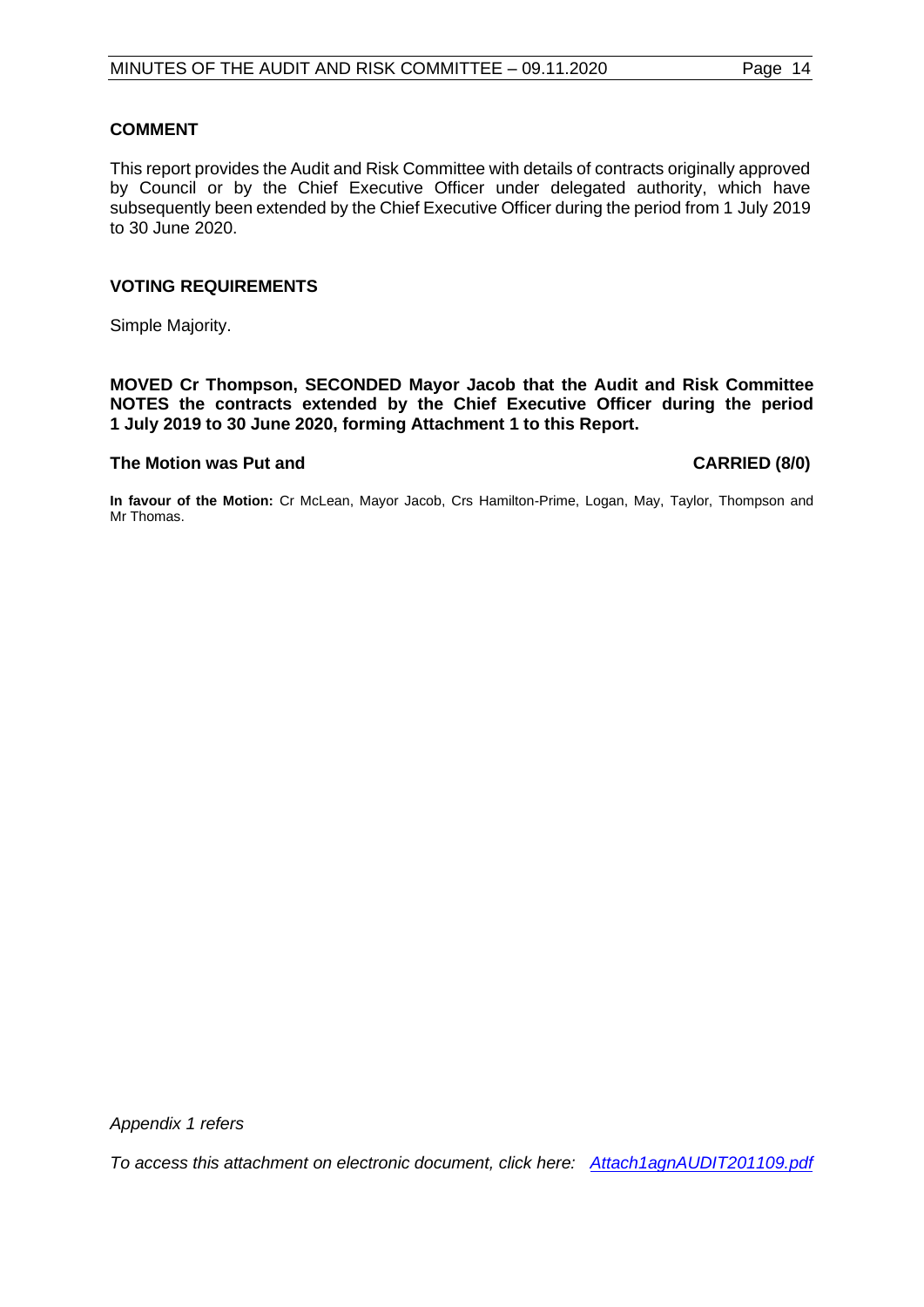# <span id="page-14-0"></span>**ITEM 4 AMENDMENT TO RISK MANAGEMENT FRAMEWORK**

| <b>WARD</b>                           | All                                                                                                                                                                                              |  |  |
|---------------------------------------|--------------------------------------------------------------------------------------------------------------------------------------------------------------------------------------------------|--|--|
| <b>RESPONSIBLE</b><br><b>DIRECTOR</b> | Mr Garry Hunt<br>Office of the CEO                                                                                                                                                               |  |  |
| <b>FILE NUMBER</b>                    | 49586, 101515                                                                                                                                                                                    |  |  |
| <b>ATTACHMENT</b>                     | Attachment 1<br>Risk Management Framework - Amended                                                                                                                                              |  |  |
| <b>AUTHORITY / DISCRETION</b>         | Executive - The substantial direction setting and oversight<br>role of Council, such as adopting plans and reports,<br>accepting tenders, directing operations, setting and<br>amending budgets. |  |  |

#### **PURPOSE**

For Council to consider and endorse the proposed amendments to the City's *Risk Management Framework*.

#### **EXECUTIVE SUMMARY**

The City's *Risk Management Framework* has been reviewed in light of changes to the Australian Standard *AS ISO 31000:2018 Risk Management – Guidelines* (which supersedes *AS/NZS ISO 31000:2009*) and improvements to the City's risk management practices.

*It is therefore recommended that Council ENDORSES the amended Risk Management Framework forming Attachment 1 to this Report.*

#### **BACKGROUND**

The City's risk management arrangements continue to be reviewed and improved to provide an integrated and consistent approach across the City for the identification, assessment and treatment of risks.

The *Risk Management Framework* aims to uphold the City's Primary Values of being transparent, accountable, honest, ethical, respectful, sustainable and professional. It provides the guidance to integrate risk management into activities and functions performed by the City and supports the City's *Risk Management Policy* which outlines the City's commitment and approach to managing risks. The framework was first endorsed by Council at its meeting held on 24 September 2013 (CJ190-09/13 refers) after being deployed within the City since 2009.

The amendments to the *Risk Management Framework* will assist with improving the City's risk maturity level, as assessed by Deloitte in 2019 as part of the Chief Executive Officer's three yearly review of the appropriateness and effectiveness of the City's systems, in regard to risk management, internal control and legislative compliance (CJ035-03/20 refers).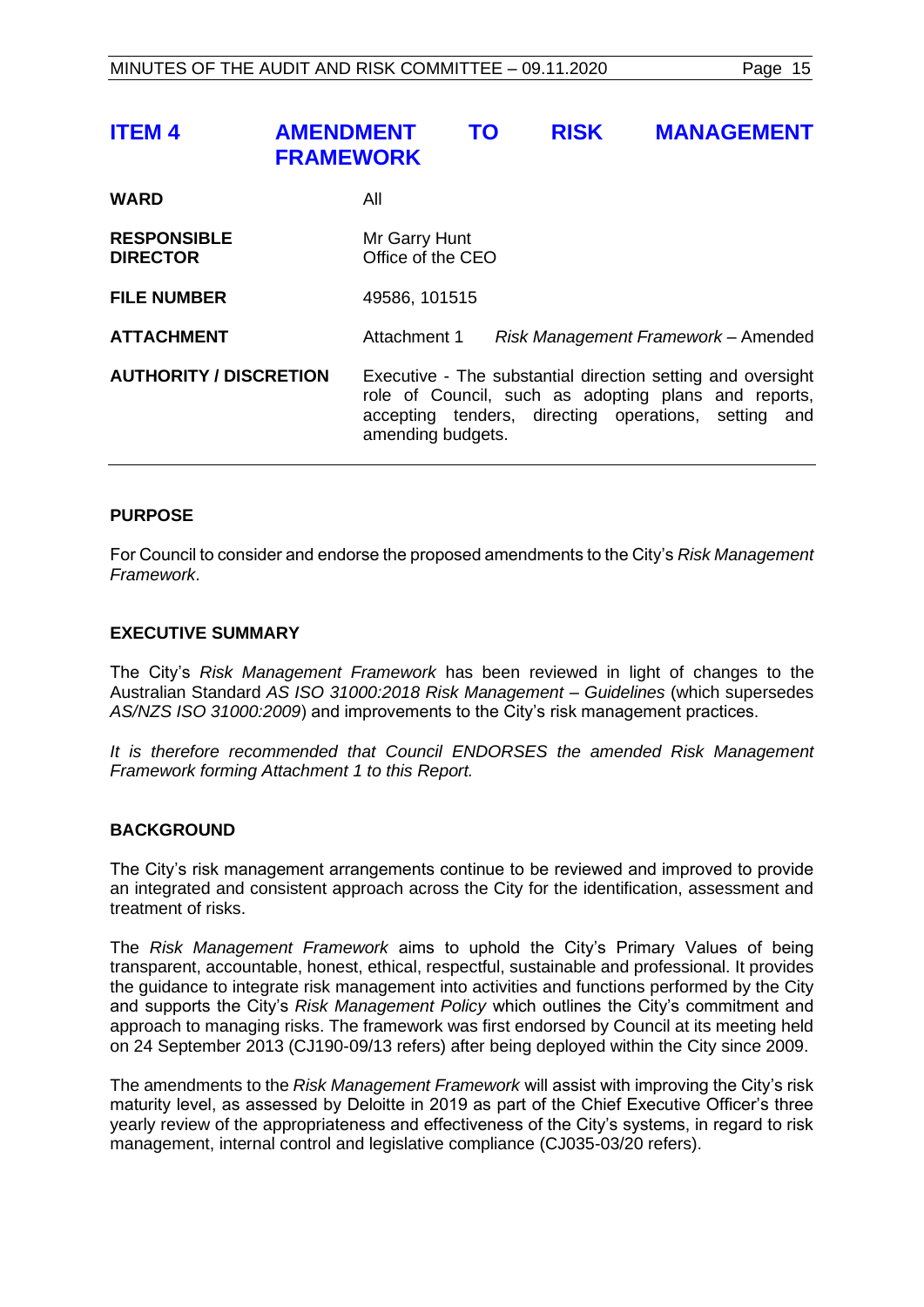### **DETAILS**

Australian Standard *AS ISO 31000:2018 Risk Management – Guidelines* aims to deliver a clearer, shorter and more concise guide (compared to *AS/NZS ISO 31000:*2009) that will help organisations use risk management principles to improve planning and make better decisions.

The recently amended *Risk Management Policy* better defines the City's risk management approach and outcomes, as well as updating risk management terminology, and has allowed for amendments to the *Risk Management Framework.* The main changes to the framework include:

- expanded introduction
- risk attitude replaces risk appetite and expanded to include residual target risk
- expanded risk principles to include City activities to demonstrate alignment
- expanded risk categories to include risk classifications, risk type, relationships to strategic objective themes and improved definitions
- expanded roles and responsibilities to include Council, Risk and Business Continuity Advisor, volunteers and contractors / suppliers
- risk management process better described
- removal of Appendix A (Risk Level Matrix and Assessment Criteria) and Appendix B (Qualitative Measures of Risk Consequences) with information being included within the framework.

#### **Issues and options considered**

Council can either:

- endorse the amended *Risk Management Framework* as presented
- endorse the amended *Risk Management Framework* with further amendments or
- not endorse the amended *Risk Management Framework*.

#### **Legislation / Strategic Community Plan / Policy implications**

**Legislation** *Local Government (Audit) Regulations 1996.*

#### **Strategic Community Plan**

- **Key theme Governance and Leadership.**
- **Objective Corporate capacity.**
- **Strategic initiative** Continuously strive to improve performance and service delivery across all corporate functions.

#### **Risk management considerations**

The amendments are necessary to bring the City's *Risk Management Framework* in line with the revised Australian Standard and recently amended *Risk Management Policy* and to provide better guidance to integrate risk management into activities and functions performed by the City.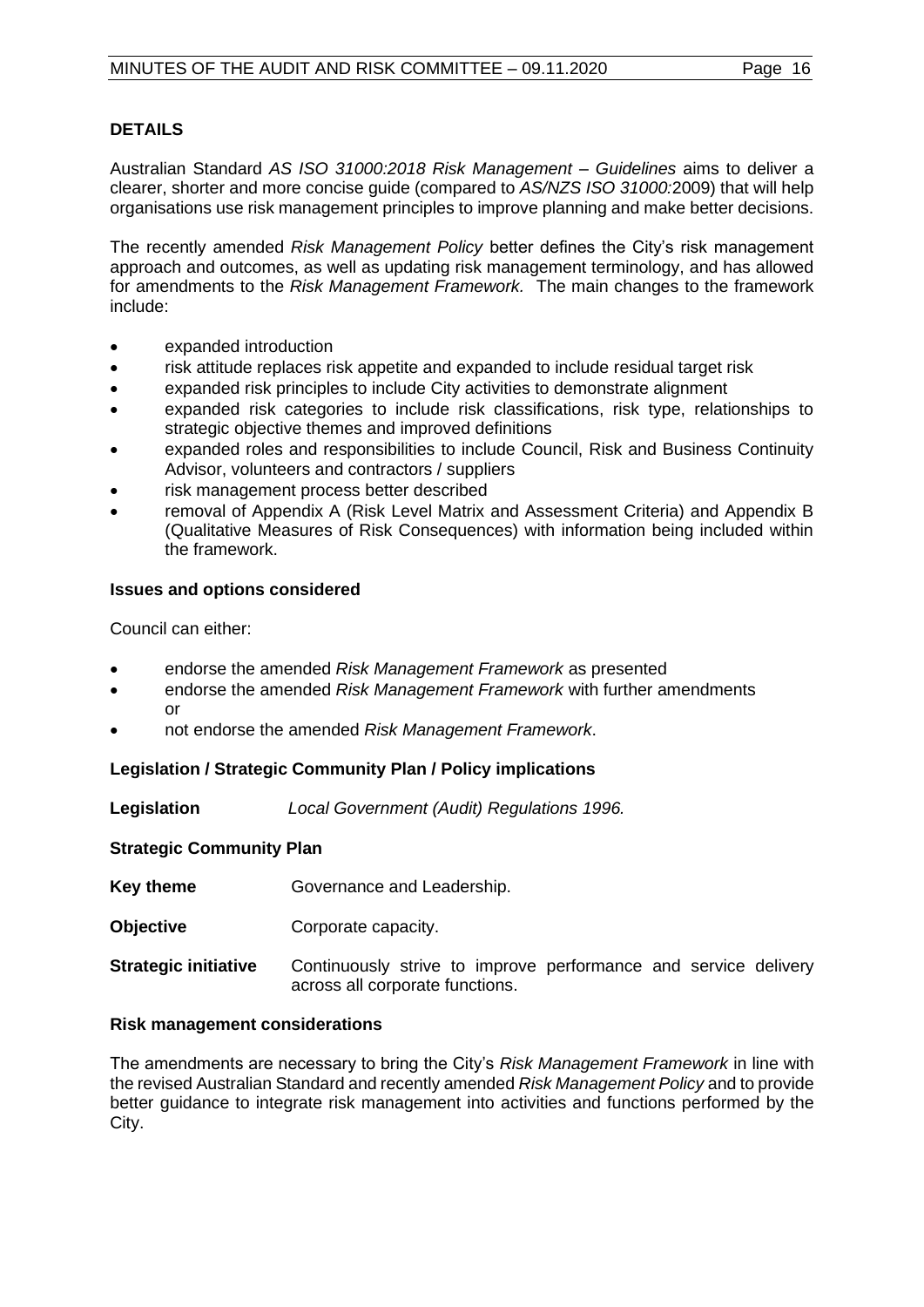### **Financial / budget implications**

Not applicable.

#### **Regional significance**

Not applicable.

#### **Sustainability implications**

Not applicable.

#### **Consultation**

Not applicable.

#### **COMMENT**

The City continually reviews its systems of internal control to ensure they remain sound and that a strong attitude towards legislative compliance persists. A number of initiatives are currently ongoing to enhance the effectiveness of risk management systems that will enable the City to achieve the target state of 'integrated' as described in the Deloitte Risk Intelligence Maturity Model.

#### **VOTING REQUIREMENTS**

Simple Majority.

#### **MOVED Cr Hamilton-Prime, SECONDED Mayor Jacob that Council ENDORSES the amended Risk Management Framework forming Attachment 1 to this Report.**

#### **The Motion was Put and CARRIED (8/0)**

**In favour of the Motion:** Cr McLean, Mayor Jacob, Crs Hamilton-Prime, Logan, May, Taylor, Thompson and Mr Thomas.

*Appendix 2 refers*

*To access this attachment on electronic document, click h[ere: Attach2agnAUDIT201109.pdf](http://www.joondalup.wa.gov.au/files/committees/AURI/2020/Attach2agnAUDIT201109.pdf)*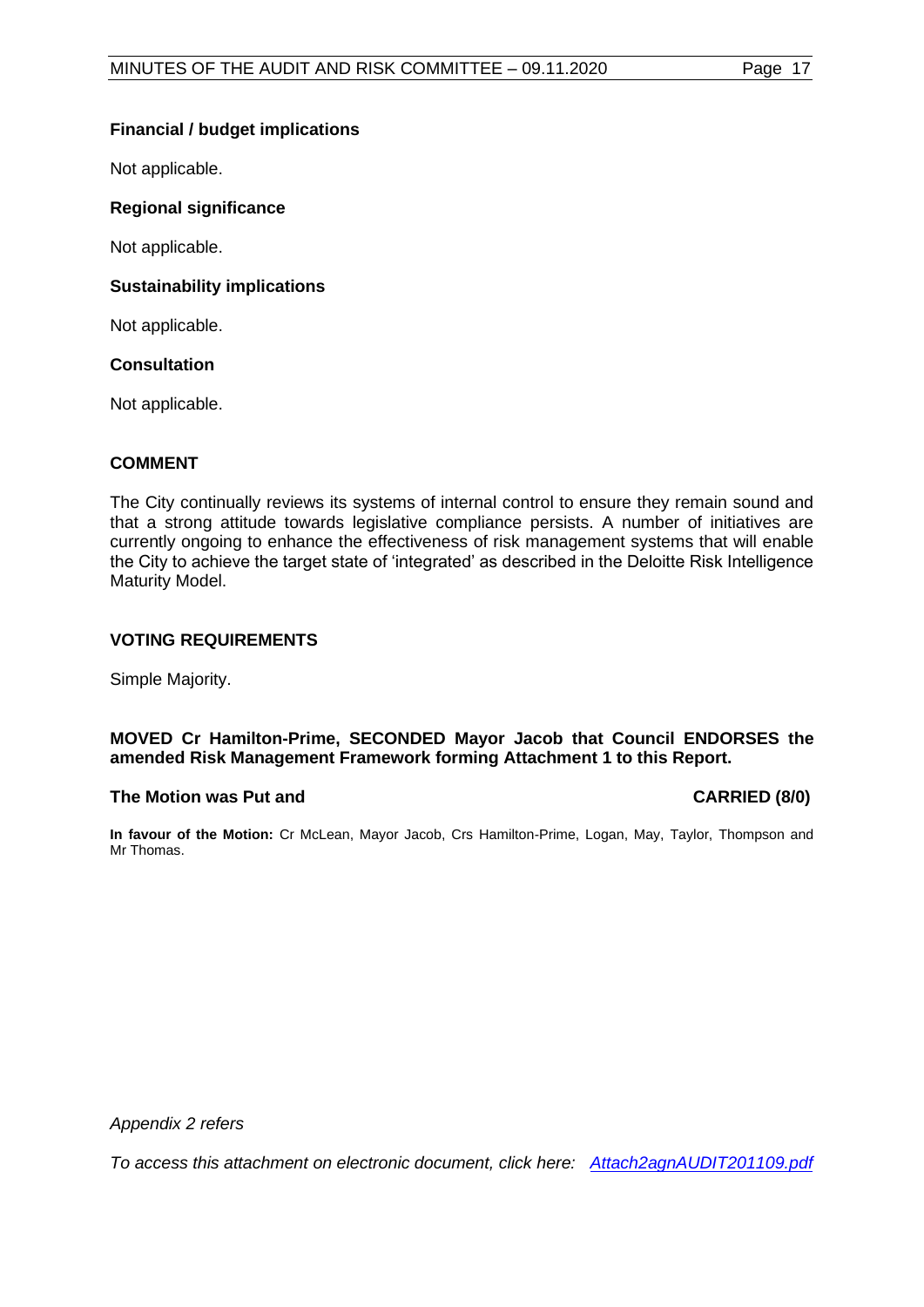| <b>Name/Position</b>      | Mr Garry Hunt, Chief Executive Officer.                             |  |  |
|---------------------------|---------------------------------------------------------------------|--|--|
| <b>Item No./Subject</b>   | Item 5 - Confidential - Chief Executive Officer's Credit Card       |  |  |
|                           | Expenditure (April - June 2020).                                    |  |  |
| <b>Nature of interest</b> | Financial Interest.                                                 |  |  |
| <b>Extent of Interest</b> | Mr Hunt is the Chief Executive Officer and the holder of the credit |  |  |
|                           | card.                                                               |  |  |

#### **Disclosure of Financial / Proximity Interest**

# <span id="page-17-0"></span>**ITEM 5 CONFIDENTIAL - CHIEF EXECUTIVE OFFICER'S CREDIT CARD EXPENDITURE (APRIL – JUNE 2020)**

| <b>WARD</b>                             | All                                                                                                                                                    |                                                                                                     |  |
|-----------------------------------------|--------------------------------------------------------------------------------------------------------------------------------------------------------|-----------------------------------------------------------------------------------------------------|--|
| <b>RESPONSIBLE</b><br><b>A/DIRECTOR</b> | Mr Mat Humfrey<br><b>Corporate Services</b>                                                                                                            |                                                                                                     |  |
| <b>FILE NUMBER</b>                      | 09882                                                                                                                                                  |                                                                                                     |  |
| <b>ATTACHMENT</b>                       | Attachment 1                                                                                                                                           | Executive<br>Officer's<br>Credit<br>Chief<br>Ended<br>Expenditure – Quarter<br>Card<br>30 June 2020 |  |
|                                         | (Please Note:                                                                                                                                          | The Report and Attachment is confidential<br>and will appear in the official Minute Book<br>only)   |  |
| <b>AUTHORITY / DISCRETION</b>           | Information - includes items provided to Council for<br>information purposes only that do not require a decision of<br>Council (that is for 'noting'). |                                                                                                     |  |

This report is confidential in accordance with Section 5.23(2)(a) of the *Local Government Act 1995*, which also permits the meeting to be closed to the public for business relating to the following:

*(a) a matter affecting an employee.*

A full report was provided to elected members under separate cover. The report is not for publication.

**MOVED Cr Thompson, SECONDED Cr Logan that the Audit and Risk Committee NOTES the report on the corporate credit card usage of the Chief Executive Officer for the quarter ended 30 June 2020.**

#### **The Motion was Put and CARRIED (8/0)**

**In favour of the Motion:** Cr McLean, Mayor Jacob, Crs Hamilton-Prime, Logan, May, Taylor, Thompson and Mr Thomas.